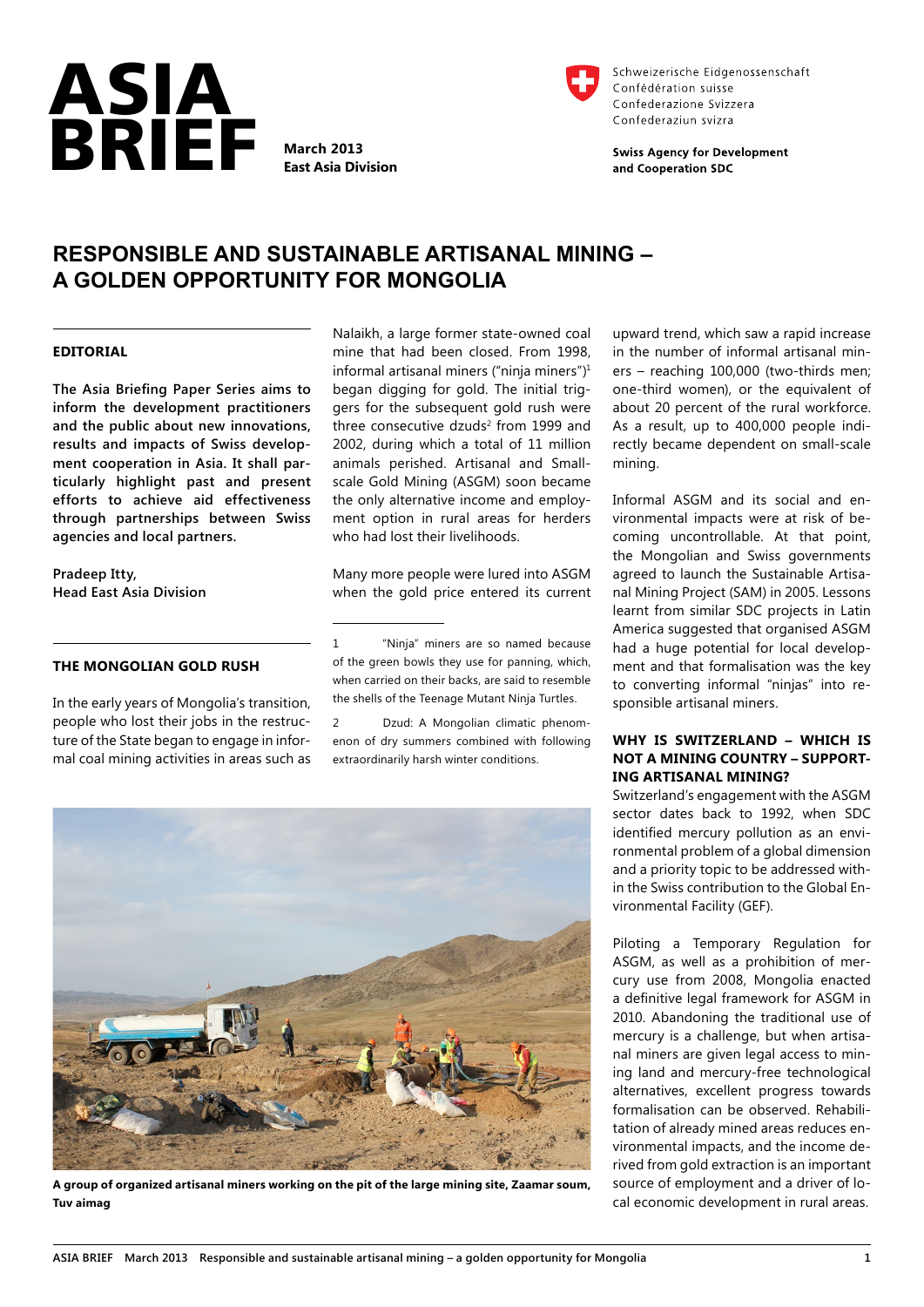# **MERCURY FREE GOLD PROCESSING**

"Amalgamation" is an ancient technology involving the use of mercury for the extraction of gold from ore. Its low cost and ease of use make it the still-preferred process for most artisanal miners. Attempts to prohibit amalgamation were unsuccessful in most countries, driving ASGM mineral processing into clandestine spaces. Planning of the SAM Project in 2005 built upon the lessons learnt from earlier SDC projects and proposed technological changes for gradually reducing mercury emissions as a best practice.

Following a cyanide spill at an industrial mining operation in 2007, public opinion and political pressure demanded tighter regulations from Mongolian authorities. As one of the measures taken, the use of chemicals, including mercury, was prohibited in ASGM in 2008. Almost overnight, thousands of artisanal miners had either to process their ore illegally and clandestinely, or lose their livelihoods.

Authorities and artisanal miners expected the SAM Project to act rapidly and to propose a viable mercury-free alternative for processing minerals from ASGM. The simultaneous initiative of the miners' community at Bornuur provided the ideal conditions:

- Miners were convinced that the development progress could only be achieved through community organisation and created an association;
- Miners were seeking legal security through formalisation and negotiated an agreement with the concession holder; and
- A mercury-free processing plant was the only option for miners not to lose their livelihoods.

The SAM Project in cooperation with the Mongolian Minerals Authority provided support that led to the creation of the Hamo Company"3 , which introduced pioneering technical work into the broader framework of creating a sustainable community-based business opportunity. The Hamo Company started in 2008, with five miners from the community contributing 60 percent of the investment required for



**The mercury-free ASGM gold-processing plant in Bornuur soum, Tuv aimag and Bayan-Ovoo soum, Bayankhongor aimag**

the construction of an 8 tonnes/day processing plant. A pilot plant with one milling circuit and a capacity of 1 tonne/day was constructed and SDC contributed the equipment for substituting amalgamation and the critically required technical advice. By 2011, the miners had managed to scale-up the plant to 8 tonnes/ day, catering to an average of 80 clients daily and producing annually gold worth CHF 2.9 million. Within just three years, Hamo had become the largest employer in Bornuur, providing permanent job opportunities for more than 60 women and men from Bornuur.

The Hamo processing plant not only caters to about 300 miners from Bornuur, but also provides services to ASGM partnerships from all over the country. As a result, the local economy began to flourish, the average income in Bornuur increased well above the minimum wage and rural average, and the quality of goods on offer in local stores approximated the good supermarkets in the capital, Ulaanbaatar.

The Mongolian Environmental and Minerals Authorities and environmental advocacy organisations closely monitored the performance of the processing plant, as did competitors offering clandestine amalgamation facilities. Accusations were made on more than one occasion. Such accusations having been able to be proved groundless, these attacks had the effect of strengthening the miners' organisation. After two years of observation, the mining authority approved the technological process and began to promote the replication of the plant design in other ASGM areas.



**The local economy in Bornuur is booming**

<sup>3</sup> A "Hamo miner" - in contrast to a "ninja miner" - is a term used in Mongolia for formal artisanal miners.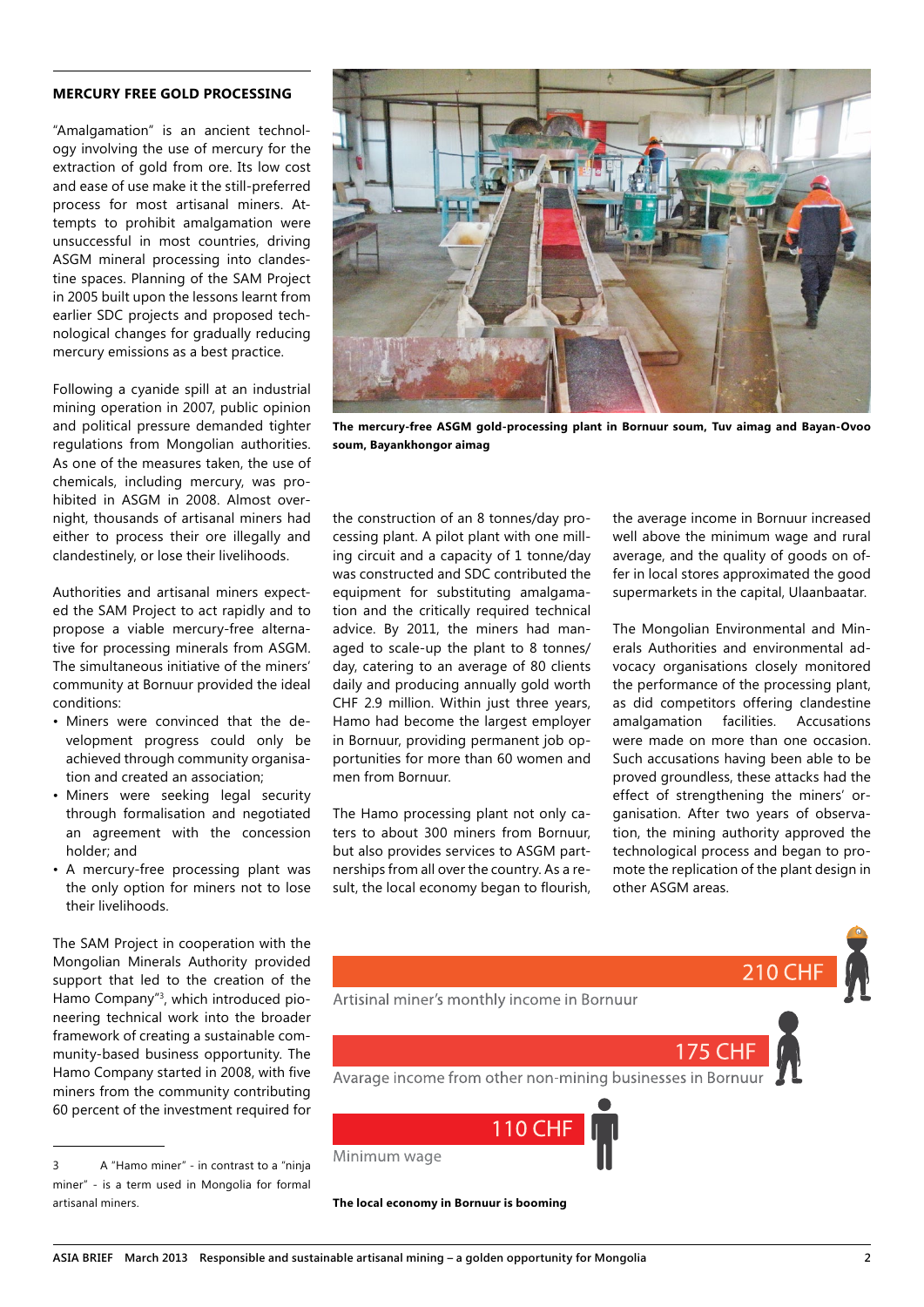# **LEGALIZATION AND FORMALIZA-TION OF ASGM**

When ASGM emerged in Mongolia in the early 2000s, it was a new phenomenon for the country and culturally impacted on its herding traditions in rural areas. At the time, most in the government considered ASGM a temporary phenomenon and felt that it would soon disappear. As a result, it was initially treated as an ignorable, temporary annoyance without any need for governmental intervention or regulation.

ASGM might eventually have disappeared; however rising gold prices made the activity increasingly attractive and triggered an ASGM gold rush. The unemployed urban population joined the ex-herders in becoming "ninjas". With 100,000 ninjas digging for gold without any environmental considerations, ASGM ceased to become temporary, and was seen by many as a threat to herding and Mongolia's rural traditions. Resistance against ASGM grew and culminated in criminalisation and human rights abuses against ASGM families.



**There is widespread public resentment towards artisanal miners, who are often blamed for destroying pristine wilderness and nature.**

Setting up the SAM Project in 2005 and introducing the concept of Sustainable Artisanal Mining into public and policy dialogue by demonstrating that responsible and formal ASGM was the only sound way forward, helped to de-escalate conflicts. At that time, negative public opinion was such a strong barrier against "legalising" ASGM that it took almost three years before the Mongolian government decided to enact a Temporary Regulation for ASGM, providing miners with the possibility of formalising their operations for



**Security of tenure through the formalisation of ASGM operations empowers ASGM miners and requires them to operate responsibly**

the first time. Almost simultaneously, the abrupt mercury ban imposed an enormous technical challenge and placed those miners who used mercury at risk of further criminalisation.

The intervention of the SAM Project, in cooperation with sector and local authorities, was crucial in resolving the dilemma. The SAM Project demonstrated that mercury-free mineral processing was possible, and supported ASGM communities in their efforts towards formalisation.

The formalisation of ASGM is not limited to obtaining the right to mine in a determined area. It is a complex process based on respecting rights and assuming responsibilities. It requires ASGM miners to leave their "ninja attitude" behind and to focus on compliance with legal, social and environmental requirements, and to improve their organisational skills, techniques and workplace safety practices.

It is not the role of Swiss support to outreach to all 100,000 miners; however, the SAM Project provided the required capacity building at a large number of pilot sites and to such an extent that it convinced political decision-makers that responsible and sustainable artisanal mining was in fact feasible. Following the introduction of the Temporary Regulation in 2008, the number of formalised ASGM

partnerships4 in the project areas reached 250 in 2009 and almost doubled to 410 in 2010.

In 2010, following the advice of the Swisssupported SAM Project and its counterpart, the Ministry of Mineral Resources and Energy, the State Great Khural - Mongolia's Parliament - converted the Temporary Regulation into a permanent legal framework for ASGM by approving an amendment to the Minerals Law and providing for the first time legal security to formal and responsible ASGM in Mongolia.

In the first year (2011) following the enactment of the legislation, 317 new partnerships were reorganised in compliance with the new law, and 65.6 percent of their members were enrolled in health insurance and 21.2 percent in social insurance. ASGM miners paid more than MNT 80 million (approx. CHF 55,800) in taxes and invested more than MNT 40 million (approx. CHF 27,900) in land rehabilitation.

<sup>4</sup> Under Mongolian legislation, an "unregistered partnership" is a legally recognised, nonincorporated group of individuals conducting work jointly and sharing responsibilities. Usually, ASGM partnerships generally consist of from five to 20 members.